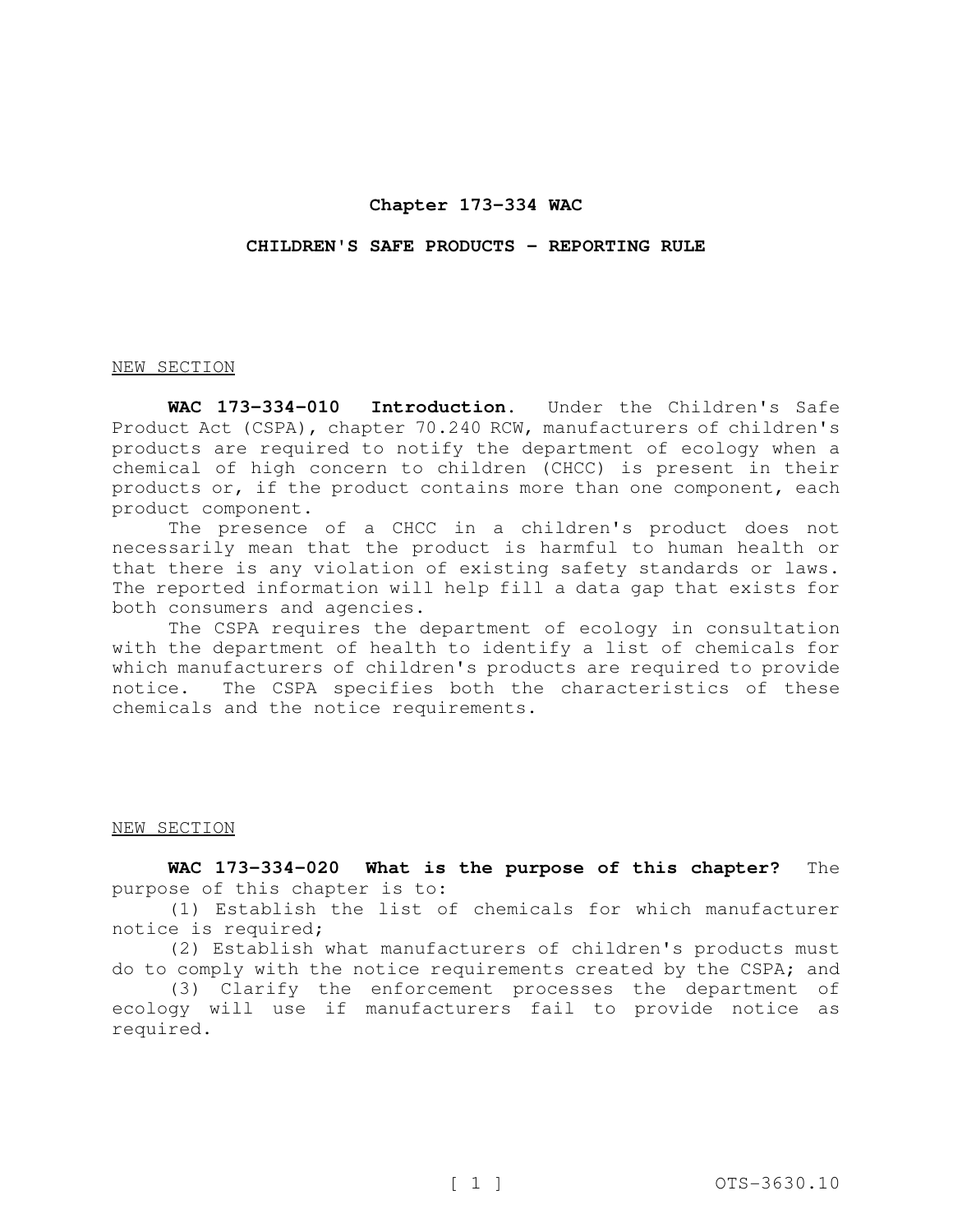**WAC 173-334-030 To whom does this chapter apply?** This chapter applies to manufacturers of children's products.

NEW SECTION

**WAC 173-334-040 What definitions apply to terms used in this chapter?** "Chemical Abstracts Service number" means the number assigned for identification of a particular chemical by the Chemical Abstracts Service, a service of the American Chemical Society that indexes and compiles abstracts of worldwide chemical literature called Chemical Abstracts.

"CHCC list" means the reporting list of chemicals that the department has identified as high priority chemicals of high concern for children.

"Child" means an individual under twelve.

"Children's product" has the same meaning as defined in RCW 70.240.010.

(a) For the purposes of this rule, children's products only include products that are sold, or are to be offered for sale, to consumers in the state of Washington.

(b) In addition to the exemptions specified in RCW 70.240.010, for the purposes of this rule, "children's product" does not include over the counter drugs, prescription drugs, food, dietary supplements, packaging, medical devices, or products that are both a cosmetic and a drug regulated by the Food and Drug Administration.

(c) A product label that includes usage instructions for use of a product that apply to children does not in and of itself establish that the product is a children's product.

"Contaminant" means trace amounts of chemicals that are incidental to manufacturing. They serve no intended function in the product component. They can include, but are not limited to, unintended by-products of chemical reactions during the manufacture of the product component, trace impurities in feed-stock, incompletely reacted chemical mixtures, and degradation products.

"Department of health" means the Washington state department of health.

"Intentionally added chemical" means a chemical in a product that serves an intended function in the product component.

"Manufacturer" means the producer, importer, or wholesale domestic distributor of a children's product and is more specifically defined in RCW 70.240.010. For the purposes of this rule, a retailer of a children's product is not a manufacturer unless it is also the producer, manufacturer, importer, or domestic distributor of the product.

"Mouthable" means able to be brought to the mouth and kept in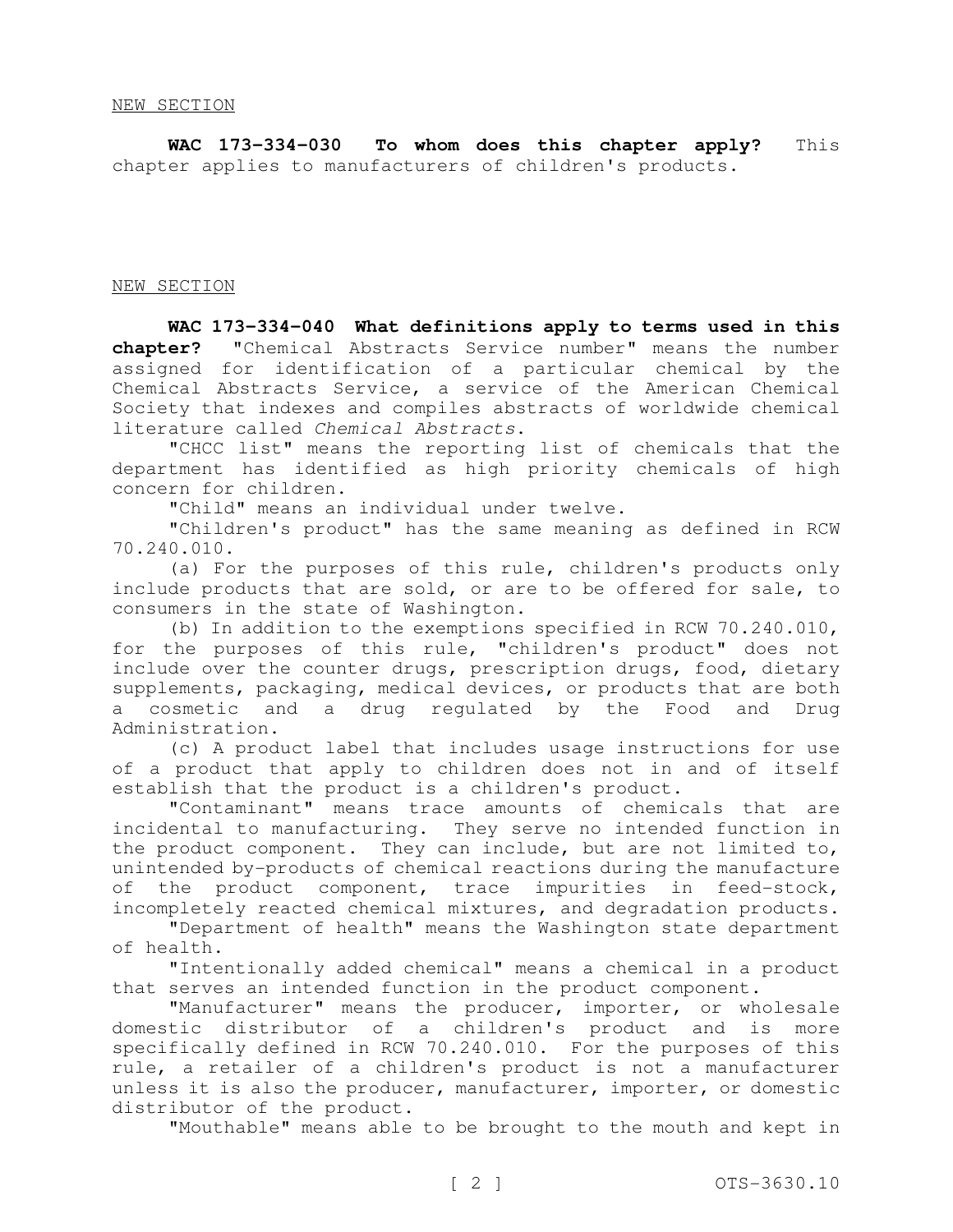the mouth by a child so that it can be sucked and chewed. If the product can only be licked, it is not able to be placed in the mouth. If a product or part of a product in one dimension is smaller than five centimeters, it can be placed in the mouth.

"Practical quantification limit (PQL)" means the lowest concentration that can be reliably measured within specified limits of precision, accuracy, representativeness, completeness, and comparability during routine laboratory operating conditions. This value is based on scientifically defensible, standard analytical methods. The value for a given chemical could be different depending on the matrix and the analytical method used.

"Product category" means the "brick" level of the GS1 Global Product Classification (GPC) standard, which identifies products that serve a common purpose, are of a similar form and material, and share the same set of category attributes.

"Product component" means a uniquely identifiable material or coating (including ink or dye) that is intended to be included as a part of a finished children's product.

# NEW SECTION

**WAC 173-334-050 What is the purpose of the CHCC list?** The CHCC list identifies the chemicals to which the notice requirements apply. A manufacturer must notify the department in accordance with WAC 173-334-080 if a chemical on the CHCC list is present in a children's product component. The current CHCC list is set forth in WAC 173-334-130.

#### NEW SECTION

**WAC 173-334-060 How can the department revise the CHCC list?** The department can only add chemicals to, or remove chemicals from, the CHCC list by amending this rule in accordance with the requirements of the Administrative Procedure Act, chapter 34.05 RCW.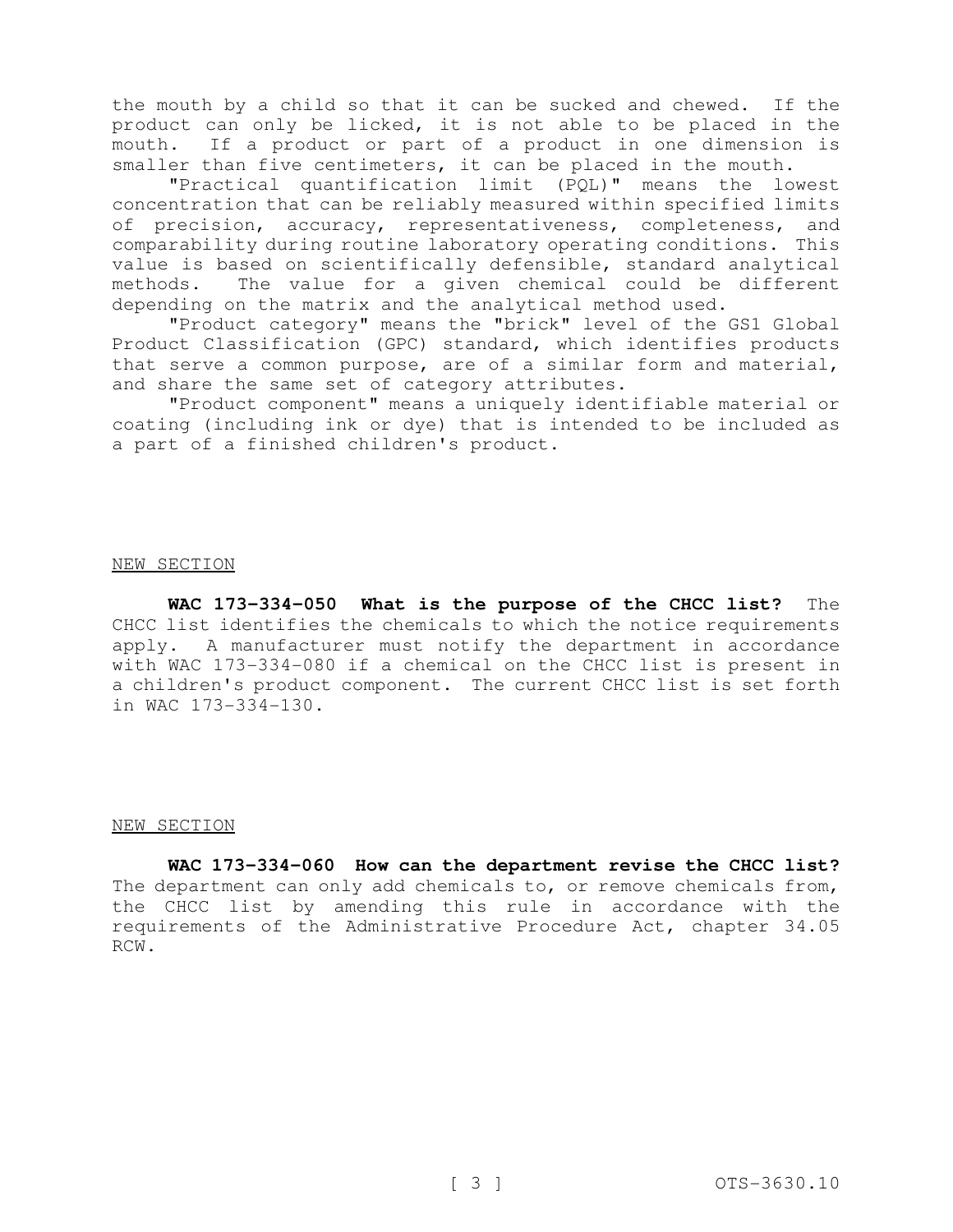**WAC 173-334-070 How will the department identify chemicals for inclusion in the CHCC list?** (1) The department will consult with the department of health during the modification of the CHCC list.

(2) A chemical that the department determines to meet all of the following criteria may be included on the CHCC list:

(a) The toxicity, persistence, or bioaccumulativity criteria specified in RCW 70.240.010(6); and

(b) The exposure criteria specified in RCW 70.240.030(1).

(3) The department will consider both the parent chemical and its degradation products when deciding whether a chemical meets the criteria of this section. If a parent chemical does not meet the criteria in this section but degrades into chemicals that do, the parent chemical may be included on the CHCC list.

(4) A person may submit a petition for consideration by the department to add a chemical to or remove a chemical from the CHCC list. The petition must provide the following information:

(a) Chemical Abstracts Service registry number;

(b) Chemical prime name; and

(c) Credible peer-reviewed scientific information documenting why the chemical meets or fails to meet the criteria required for inclusion on the list.

(5) The department shall review petitions in accordance with RCW 34.05.330, the Administrative Procedure Act.

# NEW SECTION

**WAC 173-334-080 What must the manufacturer include in its notice to the department?** (1) The notice required by RCW 70.240.040 must be filed annually with the department in accordance with the following:

(a) Each chemical on the CHCC list that is an intentionally added chemical present in a product component must be reported at any concentration above the PQL.

(b) Each chemical on the CHCC list that is a contaminant present in a product component must be reported at any concentration above 100 ppm. A manufacturer need not file a notice with respect to any CHCC that occurs in a product component only as a contaminant if the manufacturer had in place a manufacturing control program and exercised due diligence to minimize the presence of the contaminant in the component.

(2) The notice must include all of the following information:

(a) The name of the CHCC and its Chemical Abstracts Service registry number.

(b) The product category or categories in which it occurs.

(c) The product component or components within each product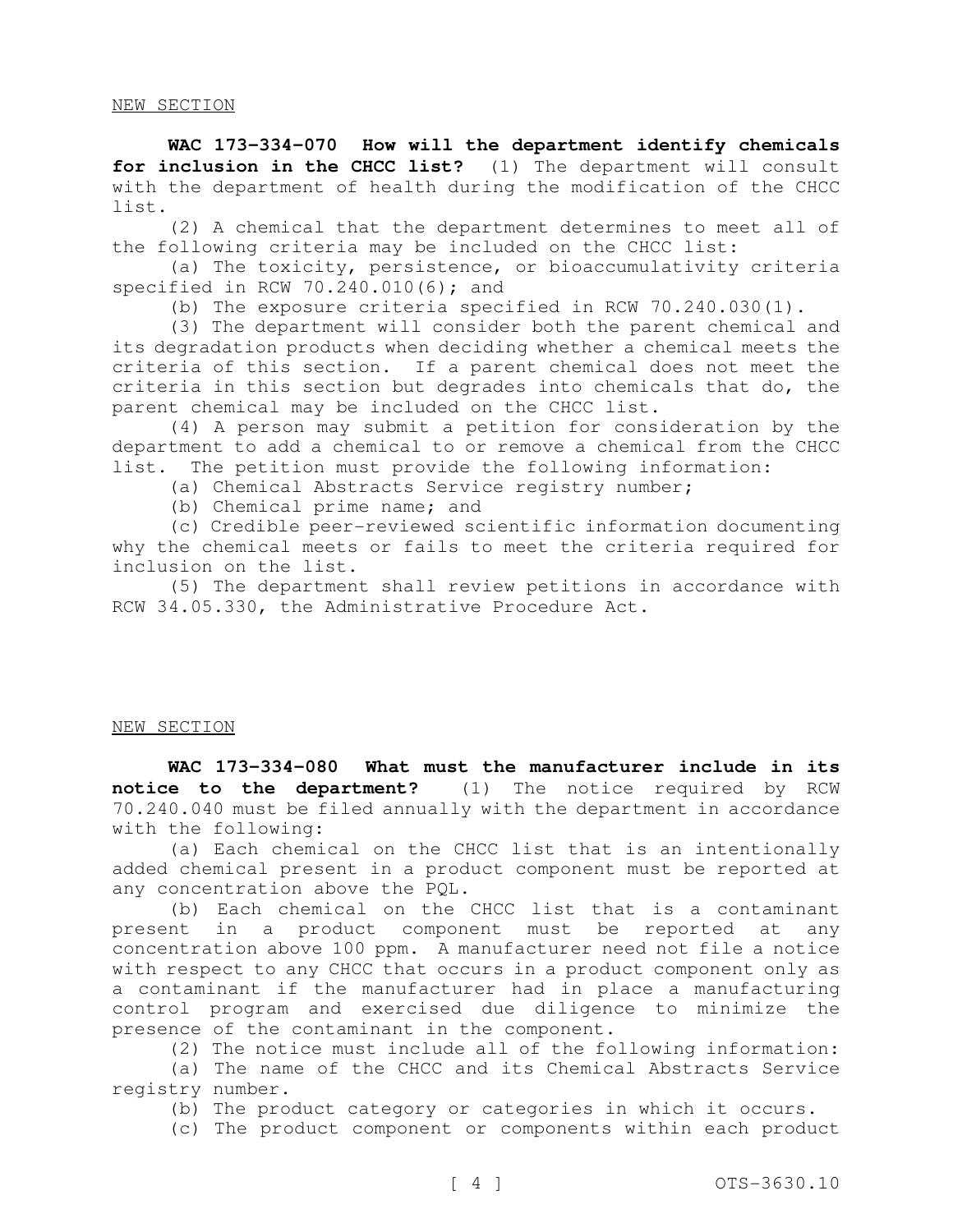category in which it occurs.

(d) A brief description of the function, if any, of the CHCC in each product component within each product category.

(e) The total amount of the CHCC by weight contained in each product component within each product category. The amount may be reported in ranges, rather than the exact amount. If there are multiple CHCC values for a given component in a particular product category, the manufacturer must use the largest value for reporting.

For the purpose of this rule, the reporting ranges are as follows:

(i) Equal to or more than the PQL but less than 100 ppm  $(0.01$ <sup>8</sup> $);$ 

(ii) Equal to or more than 100 ppm (0.01%) but less than 500 ppm (0.05%);

(iii) Equal to or more than 500 ppm (0.05%) but less than 1,000 ppm (0.10%);

(iv) Equal to or more than 1,000 ppm (0.10%) but less than 5,000 ppm (0.5%); or

(v) Equal to or more than 5,000 ppm (0.5%) but less than 10,000 ppm (1.0%); or

(vi) Equal to or more than 10,000 ppm (1.0%).

(f) The name and address of the reporting manufacturer or trade organization and the name, address and phone number of the contact person for the reporting manufacturer or trade organization. When a trade organization is the reporting party, the report must include a list of the manufacturers on whose behalf the trade organization is reporting, and all of the information that would otherwise be required of the individual manufacturers.

(g) Any other information the manufacturer deems relevant to the appropriate use of the product.

(3) Reporting parties are not required to include either:

(a) Any specific formula information; or

(b) The specific name and address of the facility which is responsible for the introduction of a CHCC into a children's product or product component.

(4) If a reporting party believes the information being provided is confidential business information (CBI), in whole or in part, it may request that the department treat the information as confidential business information as provided in RCW 43.21A.160. The department will use its established procedures to determine how it will handle the information.

(5) The department will make available the current version of the web form to be used for reporting on CHCCs. This same form may be used by the reporting party to flag the submitted information it thinks should be treated as CBI. The web form must be used when providing notification.

(6) Any information that is not determined to be confidential business information will be available to the public. As resources allow, the department will post this information on the department's web site.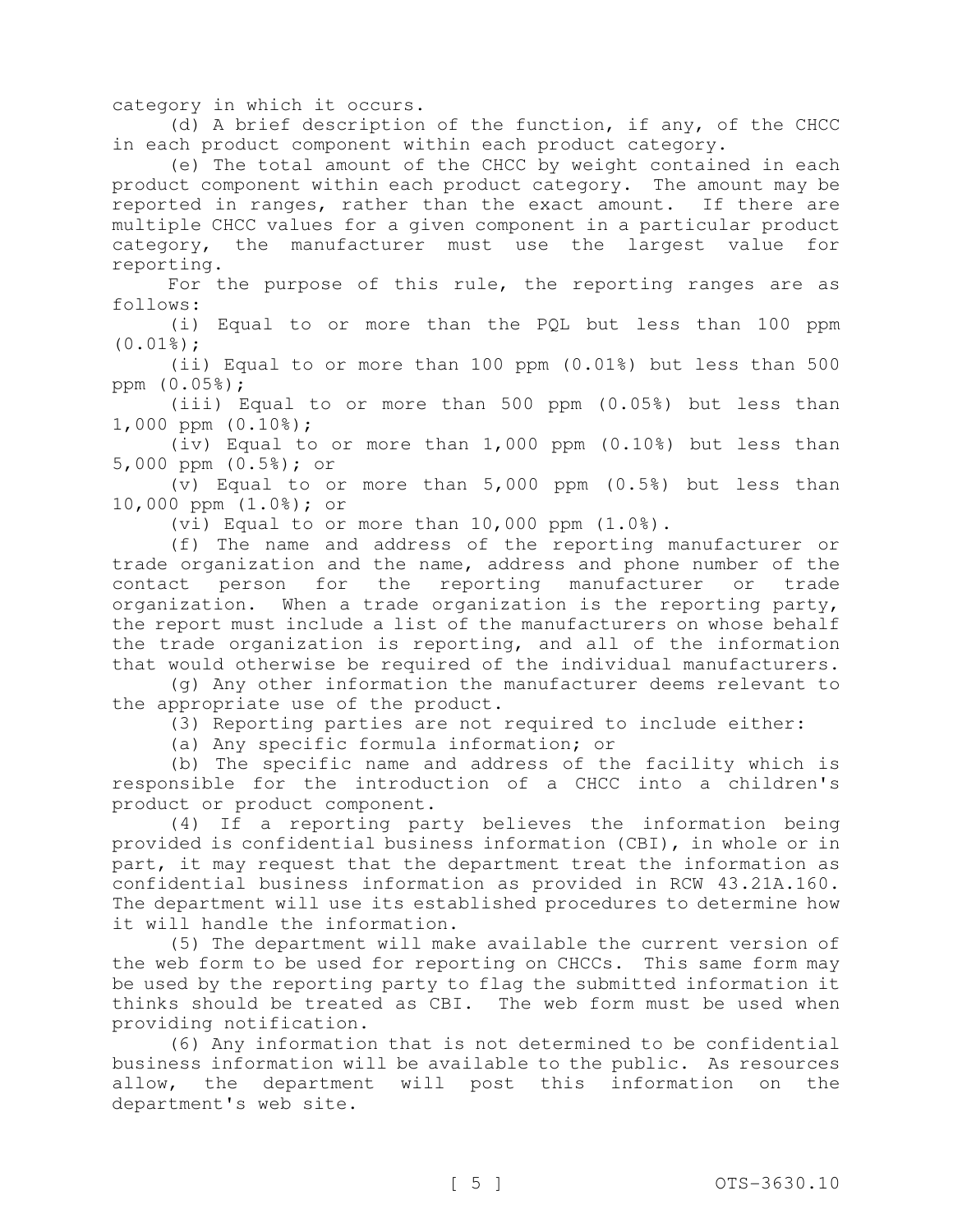**WAC 173-334-090 Who is required to provide notice to the department?** (1) The manufacturer of a children's product, or a trade organization on behalf of its member manufacturers, must provide notice to the department that the manufacturer's children's product component contains a chemical on the CHCC list.

(2) The definition of manufacturer in RCW 70.240.010 includes any person or entity that produces a children's product, any importer that assumes ownership of a children's product, and any domestic distributor of a children's product. However, it is only necessary for one person or entity to provide notice with respect to a particular children's product.

The following hierarchy will determine which person or entity the department will hold primarily responsible for ensuring that the department receives a complete, accurate, and timely notice for the children's product:

(a) The person or entity that had the children's product manufactured, unless it has no presence in the United States.

(b) The person or entity that marketed the children's product under its name or trademark, unless it has no presence in the United States.

(c) The first person or entity, whether an importer or a distributor, that owned the children's product in the United States.

#### NEW SECTION

**WAC 173-334-100 What time period is covered by the notice?** Manufacturers must provide notice as required by WAC 173-334-110 on an annual basis for children's products that have been manufactured for sale in Washington during the twelve-month period that precedes the applicable due date for first notices set out in WAC 173-334- 110(2). If the reporting party determines that there has been no change in the information required to be reported since the prior annual notice, the party may submit a written statement indicating that the previous reported data is still valid, in lieu of a new duplicate complete notice.

If a CHCC is subsequently removed from the children's product component for which notice was given, the manufacturer may provide notice to the department. Such updated notices will be documented in the department's records.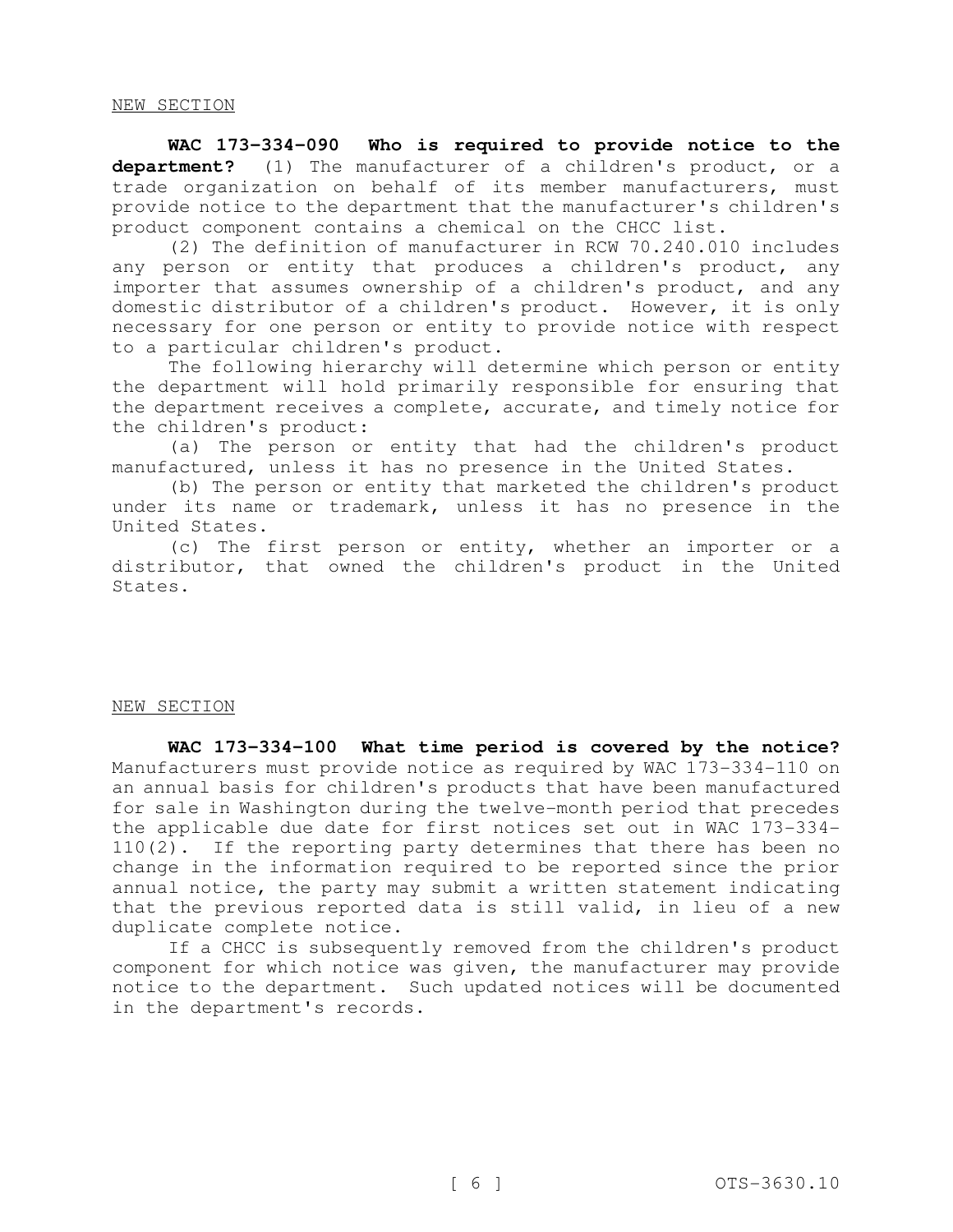**WAC 173-334-110 When must manufacturers begin to provide notice?** (1) This section establishes when manufacturers must first provide notice to the department if a children's product contains a chemical on the CHCC list. The notice requirement will be phased in as provided in the schedule set out in subsection (2) of this section based on the manufacturer categories and children's product tiers established in subsections (3) and (4) of this section. After the first notice date, notice must be provided annually on the anniversary of the first notice.

(2) The following table specifies when the first annual notice must be provided to the department in compliance with RCW 70.240.040. The due date will be determined by counting the number of months specified in the table, beginning with the first calendar month following the calendar month in which this rule is adopted. The notice will be considered delinquent if not received by the department by the last day of the month indicated.

Notice due dates from adoption date of rule, values are in months.

| <b>Manufacturer</b><br>categories | <b>Product</b><br>Tier 1 | <b>Product</b><br>Tier 2 | <b>Product</b><br>Tier 3 | <b>Product Tier</b> |
|-----------------------------------|--------------------------|--------------------------|--------------------------|---------------------|
| Largest                           | 12                       | 18                       | 24                       | case-by-case        |
| Larger                            | 18                       | 24                       | 36                       | case-by-case        |
| Medium                            | 24                       | 36                       | 48                       | case-by-case        |
| Small                             | 36                       | 48                       | 60                       | case-by-case        |
| Smaller                           | 48                       | 60                       | 72                       | case-by-case        |
| Tiny                              | 60                       | 72                       | 84                       | case-by-case        |

(3) For the purpose of this rule the department recognizes six categories of manufacturers. The categories of manufacturers are as follows:

(a) "Largest manufacturer" means any manufacturer of children's products with annual aggregate gross sales, both within and outside of Washington, of more than one billion dollars, based on the manufacturer's most recent tax year filing.

(b) "Larger manufacturer" means any manufacturer of children's products with annual aggregate gross sales, both within and outside of Washington, of more than two hundred fifty million but less than or equal to one billion dollars, based on the manufacturer's most recent tax year filing.

(c) "Medium size manufacturer" means any manufacturer of children's products with annual aggregate gross sales, both within and outside of Washington, of more than one hundred million but less than or equal to two hundred fifty million dollars, based on the manufacturer's most recent tax year filing.

(d) "Small manufacturer" means any manufacturer of children's products with annual aggregate gross sales, both within and outside of Washington, of more than five million but less than or equal to one hundred million dollars, based on the manufacturer's most recent tax year filing.

(e) "Smaller manufacturer" means any manufacturer of children's products with annual aggregate gross sales, both within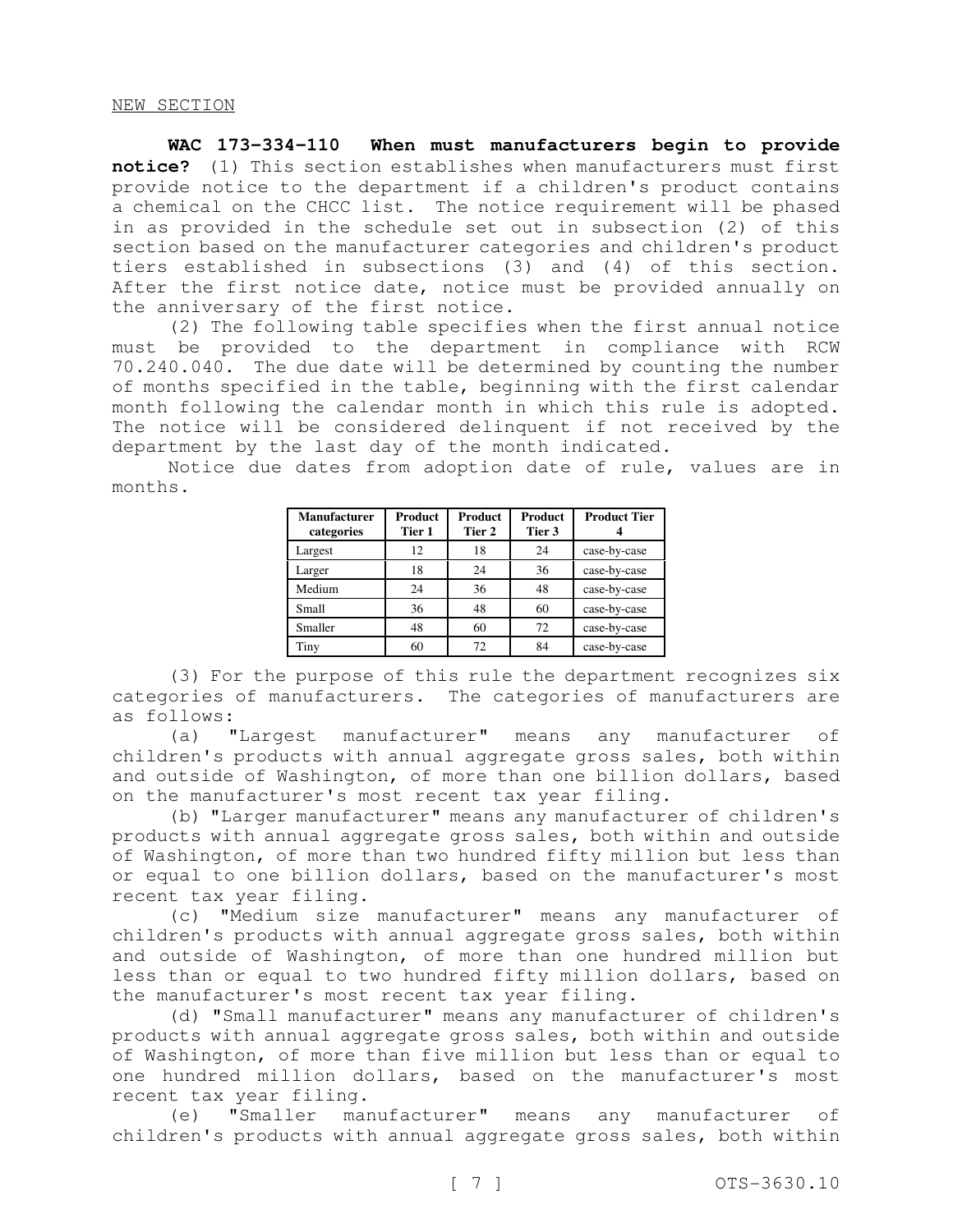and outside of Washington, of more than one hundred thousand but less than or equal to five million dollars, based on the manufacturer's most recent tax year filing.

(f) "Tiny manufacturer" means any manufacturer of children's products with annual aggregate gross sales, both within and outside of Washington, of less than one hundred thousand dollars, based on the manufacturer's most recent tax year filing.

(4) For the purpose of this rule the department recognizes four tiers of products. The tiers or products are as follows:

(a) Tier 1 - Children's products intended to be put into a child's mouth (e.g., children's products used for feeding, sucking, some toys) or applied to the child's body (e.g., children's products used as lotions, shampoos, creams), or any mouthable children's product intended for children who are age three or under.

(b) Tier 2 - Children's products intended to be in prolonged (more than one hour) direct contact with a child's skin (e.g., clothes, jewelry, bedding).

(c) Tier 3 - Children's products intended for short (less than one hour) periods of direct contact with child's skin (e.g., many toys).

(d) Tier 4 - Children's product components that during reasonably foreseeable use and abuse of the product would not come into direct contact with the child's skin or mouth (e.g., inaccessible internal components for all children's products). Reporting for Tier 4 components will not be required, except by amendment of this rule, based on a case-by-case evaluation by the department.

#### NEW SECTION

**WAC 173-334-120 How will this chapter be enforced?** (1) The department may collect children's products subject to possible reporting, and analyze their components for the presence of CHCCs. If the department finds that a children's product component contains a chemical on the CHCC list that the manufacturer either has not reported, or has reported at a lesser amount, the department will notify the manufacturer in writing. The department will then afford the manufacturer forty-five days from receipt of the department's notification to respond to the findings before the department takes further enforcement action.

In determining whether a violation of the CSPA or these rules has occurred, the department will consider the manufacturer's timely explanation as to why it did not report the presence or accurate amount of the CHCC in the product component. If the manufacturer asserts that the CHCC is present in the component only as a contaminant, and that the manufacturer did not report the CHCC's presence based on WAC 173-334-080 (1)(b), then the manufacturer must present evidence that it conducted a reasonable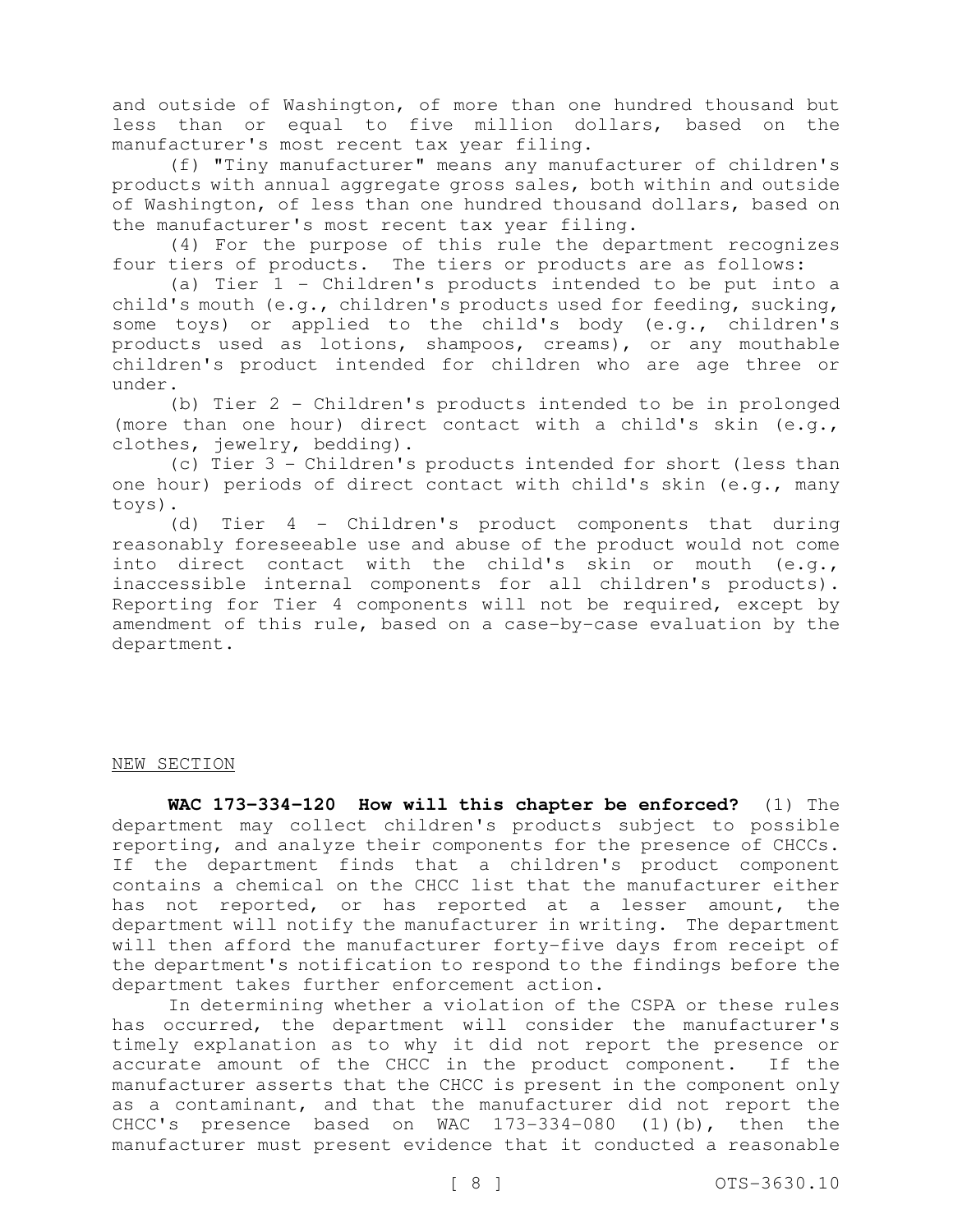manufacturing control program for the CHCC contaminant and exercised due diligence as described in subsections (2) and (3) of this section.

If the manufacturer contests the department's findings regarding the presence or amount of the CHCC in the product component, the manufacturer may further analyze the component in question for presence of CHCC and provide the department with a copy of its own laboratory findings for the component.

(2) Manufacturing control program. A reasonable manufacturing control program must include industry best manufacturing practices for the minimization of the CHCC in the children's product. Those practices may include, but are not limited to, methods and procedures for meeting relevant federal regulations, International Standards Organization (ISO) requirements, American Society for Testing and Materials (ASTM) standards, and other widely established certification or standards programs.

(3) Due diligence. Actions demonstrating due diligence in ensuring the effectiveness of a manufacturing control program may include the use and enforcement of contract specifications, procedures to ensure the quality/purity of feedstock (whether raw or recycled), the use and enforcement of contract specifications for manufacturing process parameters (e.g., drying and curing times when relevant to the presence of high priority chemicals in the finished children's product components), periodic testing for the presence and amount of CHCCs, auditing of contractor or supplier manufacturing processes, and other practices reasonably designed to ensure the manufacturer's knowledge of the presence, use, and amount of CHCCs in its children's product components.

(4) If the department determines based on the process described in subsection (1) of this section, or on other grounds, that a manufacturer has violated a requirement of the CSPA or these rules, it may require the manufacturer to pay a civil penalty. A manufacturer of children's products in violation of this chapter is subject to a civil penalty not to exceed five thousand dollars for each violation in the case of a first offense. Manufacturers who are repeat violators are subject to a civil penalty not to exceed ten thousand dollars for each repeat offense. Penalties collected under this section must be deposited in the state toxics control account created in RCW 70.105D.070.

(5) A single violation consists of a manufacturer failing to provide the required notice for the presence and accurate amount of each CHCC, in each applicable product category, in each applicable product component.

#### NEW SECTION

**WAC 173-334-130 The reporting list of chemicals of high concern to children (CHCC list).**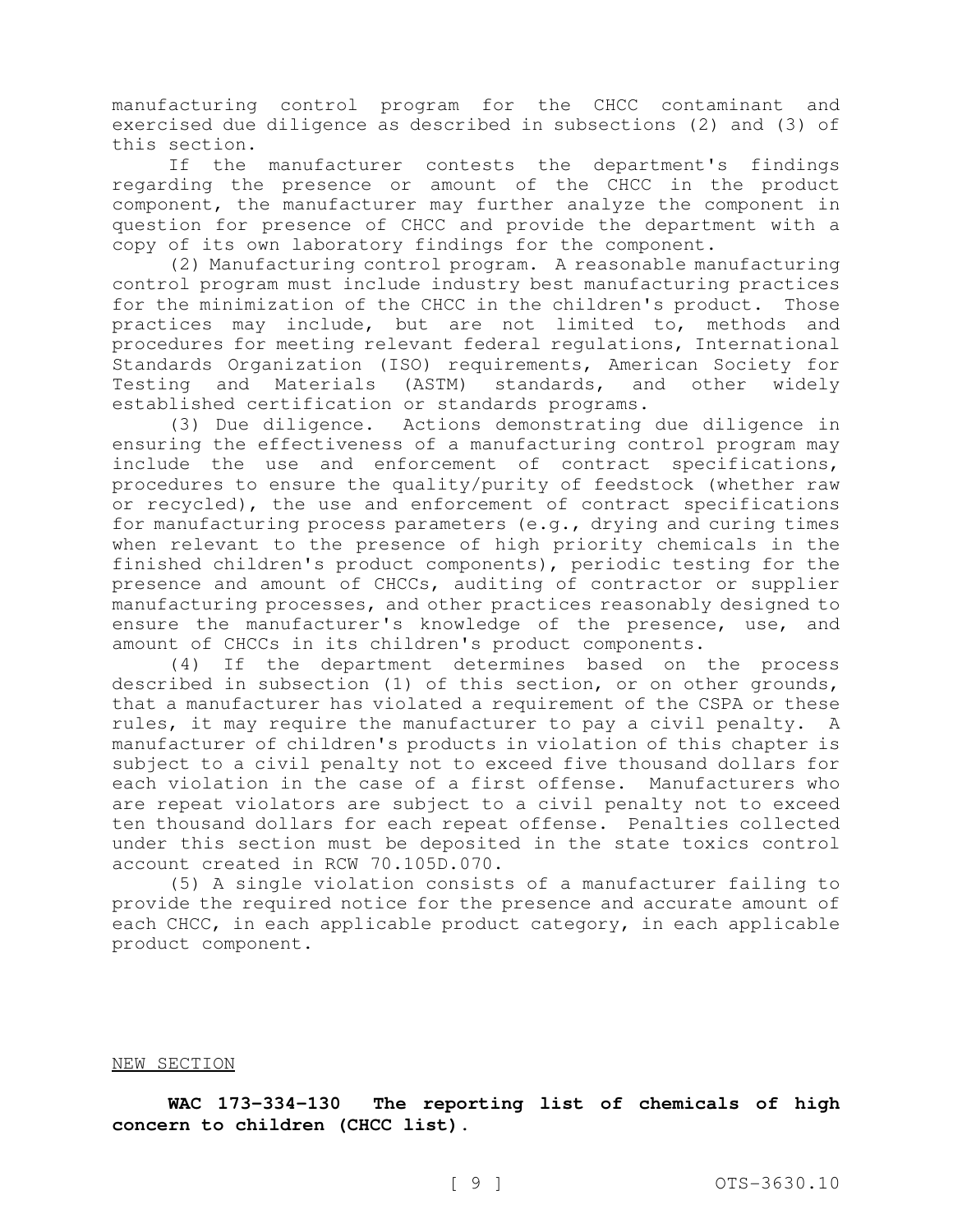| CAS            | <b>Chemical</b>                                                          |  |  |
|----------------|--------------------------------------------------------------------------|--|--|
| $50 - 00 - 0$  | Formaldehyde                                                             |  |  |
| $62 - 53 - 3$  | Aniline                                                                  |  |  |
| 62-75-9        | N-Nitrosodimethylamine                                                   |  |  |
| $71 - 36 - 3$  | n-Butanol                                                                |  |  |
| $71-43-2$      | Benzene                                                                  |  |  |
| $75-01-4$      | Vinyl chloride                                                           |  |  |
| $75-07-0$      | Acetaldehyde                                                             |  |  |
| 75-09-2        | Methylene chloride                                                       |  |  |
| $75 - 15 - 0$  | Carbon disulfide                                                         |  |  |
| 78-93-3        | Methyl ethyl ketone                                                      |  |  |
| 79-34-5        | 1,1,2,2-Tetrachloroethane                                                |  |  |
| 79-94-7        | Tetrabromobisphenol A                                                    |  |  |
| $80 - 05 - 7$  | Bisphenol A                                                              |  |  |
| 84-66-2        | Diethyl phthalate                                                        |  |  |
| 84-74-2        | Dibutyl phthalate                                                        |  |  |
| $84 - 75 - 3$  | Di-n-Hexyl phthalate                                                     |  |  |
| 85-44-9        | Phthalic anhydride                                                       |  |  |
| 85-68-7        | Butyl benzyl phthalate (BBP)                                             |  |  |
| 86-30-6        | N-Nitrosodiphenylamine                                                   |  |  |
| 87-68-3        | Hexachlorobutadiene                                                      |  |  |
| $94 - 13 - 3$  | Propyl paraben                                                           |  |  |
| 94-26-8        | Butyl paraben                                                            |  |  |
| 95-53-4        | 2-Aminotoluene                                                           |  |  |
| 95-80-7        | 2,4-Diaminotoluene                                                       |  |  |
| 99-76-3        | Methyl paraben                                                           |  |  |
| 99-96-7        | p-Hydroxybenzoic acid                                                    |  |  |
| $100 - 41 - 4$ | Ethylbenzene                                                             |  |  |
| 100-42-5       | Styrene                                                                  |  |  |
| $104 - 40 - 5$ | 4-Nonylphenol; 4-NP and its isomer                                       |  |  |
|                | mixtures including CAS 84852-15-3 and                                    |  |  |
|                | CAS 25154-52-3                                                           |  |  |
| 106-47-8       | para-Chloroaniline                                                       |  |  |
| $107 - 13 - 1$ | Acrylonitrile                                                            |  |  |
| $107 - 21 - 1$ | Ethylene glycol                                                          |  |  |
| 108-88-3       | Toluene                                                                  |  |  |
| 108-95-2       | Phenol                                                                   |  |  |
| 109-86-4       | 2-Methoxyethanol                                                         |  |  |
| 110-80-5       | Ethylene glycol monoethyl ester                                          |  |  |
| 115-96-8       | Tris(2-chloroethyl) phosphate                                            |  |  |
| 117-81-7       | Di-2-ethylhexyl phthalate                                                |  |  |
| 117-84-0       | Di-n-octyl phthalate (DnOP)                                              |  |  |
| 118-74-1       | Hexachlorobenzene                                                        |  |  |
| 119-93-7       | 3,3'-Dimethylbenzidine and Dyes<br>Metabolized to 3,3'-Dimethylbenzidine |  |  |
| 120-47-8       | Ethyl paraben                                                            |  |  |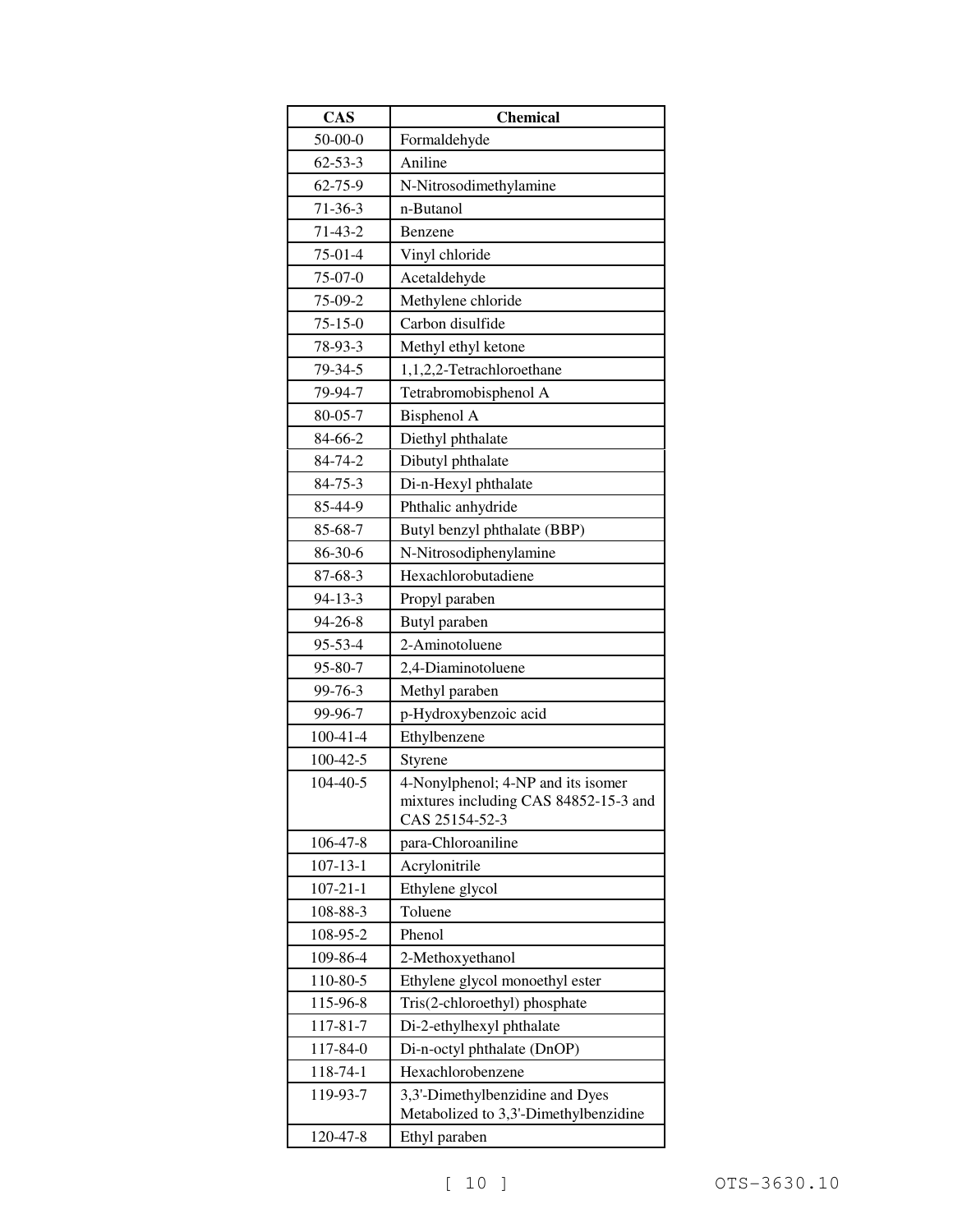| <b>CAS</b>     | <b>Chemical</b>                                                                                         |
|----------------|---------------------------------------------------------------------------------------------------------|
| 123-91-1       | 1,4-Dioxane                                                                                             |
| 127-18-4       | Perchloroethylene                                                                                       |
| $131 - 55 - 5$ | Benzophenone-2 (Bp-2); 2,2',4,4'-<br>Tetrahydroxybenzophenone                                           |
| 140-66-9       | 4-tert-Octylphenol; 1,1,3,3-Tetramethyl-<br>4-butylphenol                                               |
| 140-67-0       | Estragole                                                                                               |
| 149-57-5       | 2-Ethylhexanoic acid                                                                                    |
| 556-67-2       | Octamethylcyclotetrasiloxane                                                                            |
| 608-93-5       | Benzene, pentachloro                                                                                    |
| 842-07-9       | C.I. solvent yellow 14                                                                                  |
| 872-50-4       | N-Methylpyrrolidone                                                                                     |
| 1163-19-5      | 2,2',3,3',4,4',5,5',6,6'-<br>Decabromodiphenyl ether; BDE-209                                           |
| 1763-23-1      | Perfluorooctanyl sulphonic acid and its<br>salts; PFOS                                                  |
| 1806-26-4      | Phenol, 4-octyl-                                                                                        |
| 5466-77-3      | 2-Ethyl-hexyl-4-methoxycinnamate                                                                        |
| 7439-97-6      | Mercury & mercury compounds<br>including methyl mercury (22967-92-6)                                    |
| 7439-98-7      | Molybdenum & molybdenum<br>compounds                                                                    |
| 7440-36-0      | Antimony & Antimony compounds                                                                           |
| 7440-38-2      | Arsenic & Arsenic compounds<br>including arsenic trioxide (1327-53-3) $&$<br>dimethyl arsenic (75-60-5) |
| 7440-43-9      | Cadmium & cadmium compounds                                                                             |
| 7440-48-4      | Cobalt & cobalt compounds                                                                               |
| 25013-16-5     | Butylated hydroxyanisole; BHA                                                                           |
| 25637-99-4     | Hexabromocyclododecane                                                                                  |
| 26761-40-0     | Diisodecyl phthalate (DIDP)                                                                             |
| 28553-12-0     | Diisononyl phthalate (DINP)                                                                             |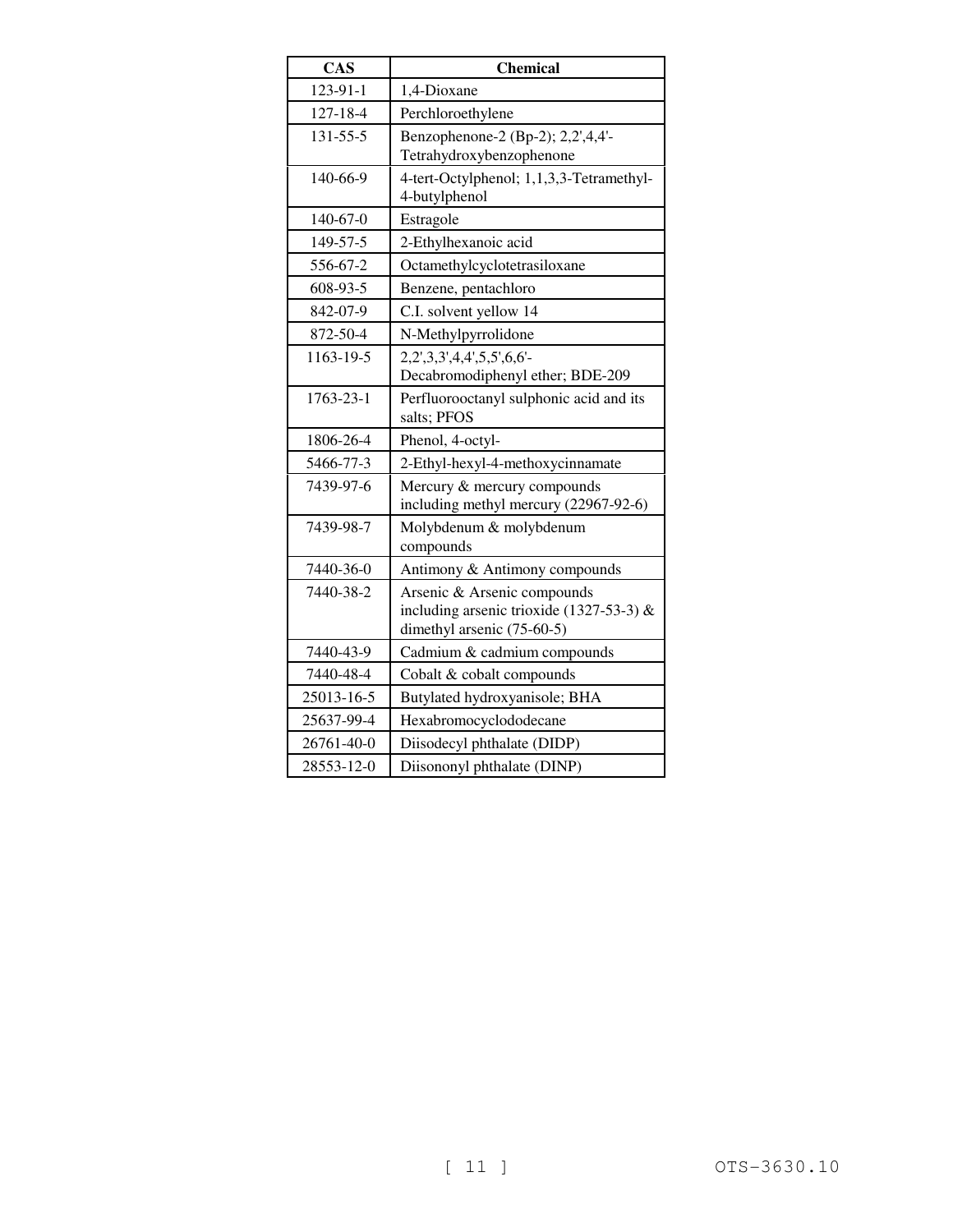# NOTICE: Web [applications](http://ecologywa.blogspot.com/2016/12/notice-web-network-maintenance-on.html) will be unavailable during network maintenance after 6PM on Weds. Dec. 14th



# Children's Safe Product Act

[Hazardous](http://www.ecy.wa.gov/programs/hwtr/index.html) Waste & Toxics Reduction > [Children's](http://www.ecy.wa.gov/programs/hwtr/RTT/cspa/) Safe Product Act > Chemicals of High Concern to Children

# The Reporting List of Chemicals of High Concern to Children (CHCC)

Note: The [authoritative](http://apps.leg.wa.gov/WAC/default.aspx?cite=173-334-130) version of the Reporting List of Chemicals of High Concern to Children (CHCC) is found in WAC 173-334- 130.

Each of the chemicals on this list meets the criteria established by the Children's Safe Product Act (RCW [70.240.030\)](http://apps.leg.wa.gov/RCW/default.aspx?cite=70.240.030). Click on the CAS number for a chemical to view a summary of toxicity and exposure information for that chemical, prepared by the Washington State Department of Health. (Read [background](http://www.ecy.wa.gov/programs/hwtr/rtt/cspa/pdf/cspa-rationale-intro.pdf) information on these summaries here.)

In addition to the information below, the Environmental Protection Agency's ACToR [database](http://actor.epa.gov/actor/faces/ACToRHome.jsp) is an online warehouse of all publicly available chemical toxicity data on these and other chemicals.

| <b>CAS</b>    | <b>Chemical</b>        |
|---------------|------------------------|
| $50 - 00 - 0$ | Formaldehyde           |
| $62 - 53 - 3$ | Aniline                |
| $62 - 75 - 9$ | N-Nitrosodimethylamine |
| $71 - 43 - 2$ | <b>Benzene</b>         |
| $75 - 01 - 4$ | Vinyl chloride         |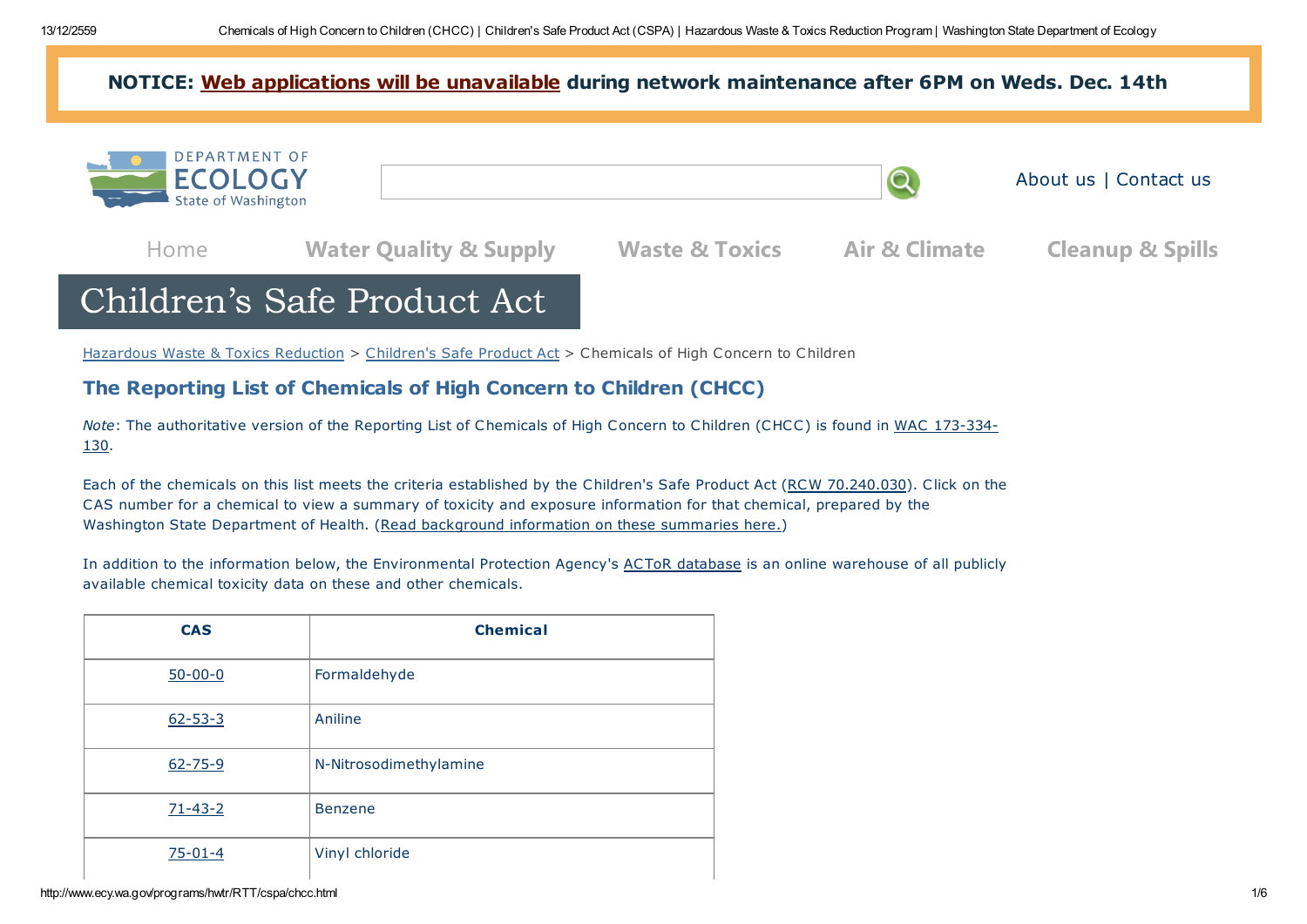| $75 - 07 - 0$ | Acetaldehyde                 |
|---------------|------------------------------|
| $75 - 09 - 2$ | Methylene chloride           |
| $75 - 15 - 0$ | Carbon disulfide             |
| $78 - 93 - 3$ | Methyl ethyl ketone          |
| $79 - 34 - 5$ | 1,1,2,2-Tetrachloroethane    |
| 79-94-7       | Tetrabromobisphenol A        |
| $80 - 05 - 7$ | <b>Bisphenol A</b>           |
| $84 - 66 - 2$ | Diethyl phthalate            |
| $84 - 74 - 2$ | Dibutyl phthalate            |
| $84 - 75 - 3$ | Di-n-Hexyl Phthalate         |
| $85 - 44 - 9$ | Phthalic Anhydride           |
| $85 - 68 - 7$ | Butyl Benzyl phthalate (BBP) |
| $86 - 30 - 6$ | N-Nitrosodiphenylamine       |
| $87 - 68 - 3$ | Hexachlorobutadiene          |
| $94 - 13 - 3$ | Propyl paraben               |
| 94-26-8       | <b>Butyl paraben</b>         |
| $95 - 53 - 4$ | 2-Aminotoluene               |
| $95 - 80 - 7$ | 2,4-Diaminotoluene           |
| $99 - 76 - 3$ | Methyl paraben               |

http://www.ecy.wa.gov/programs/hwtr/RTT/cspa/chcc.html 2/6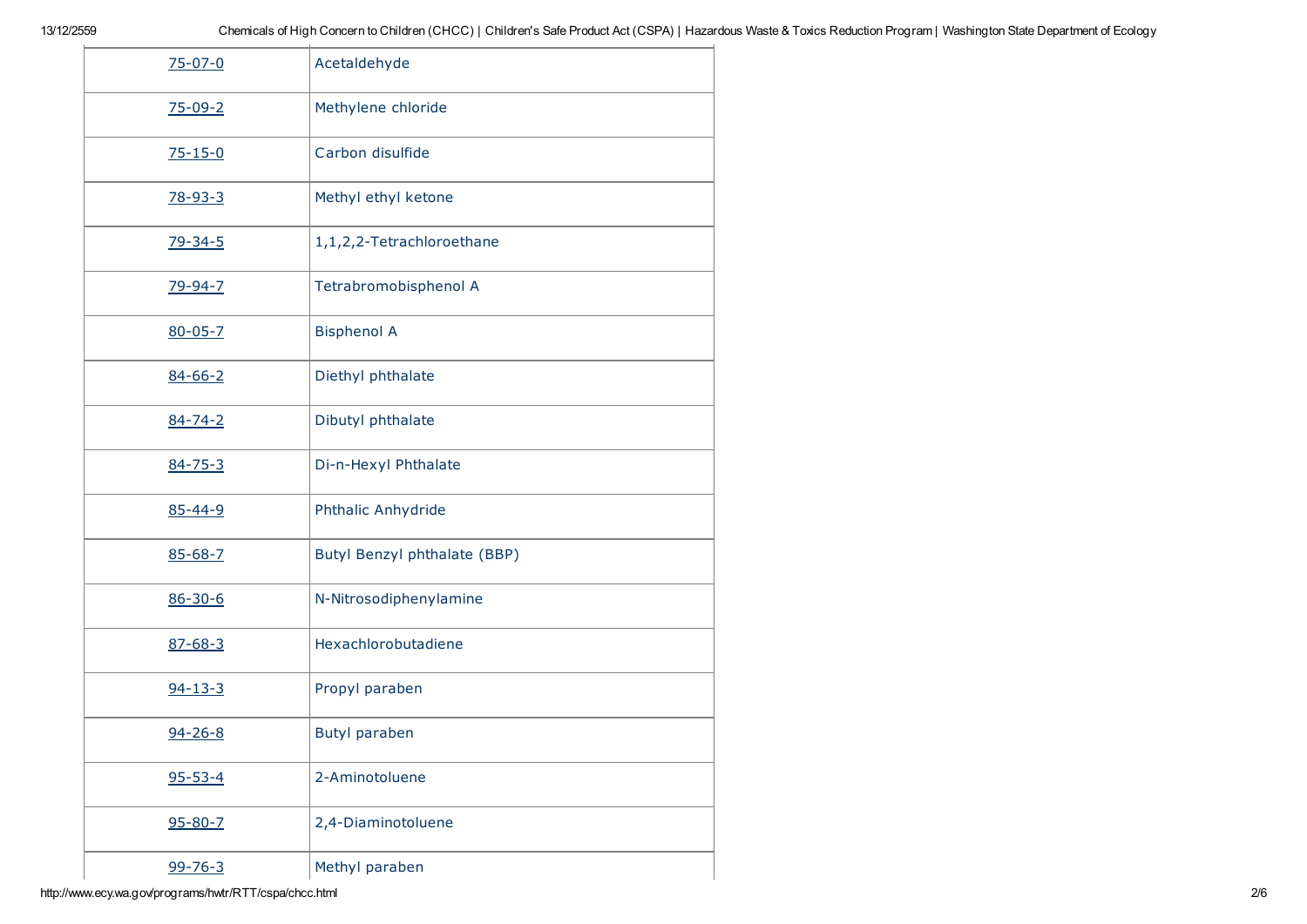| $99 - 96 - 7$  | p-Hydroxybenzoic acid                                                                      |
|----------------|--------------------------------------------------------------------------------------------|
| $100 - 41 - 4$ | Ethylbenzene                                                                               |
| $100 - 42 - 5$ | <b>Styrene</b>                                                                             |
| $104 - 40 - 5$ | 4-Nonylphenol; 4-NP and its isomer mixtures including<br>CAS 84852-15-3 and CAS 25154-52-3 |
| $106 - 47 - 8$ | para-Chloroaniline                                                                         |
| $107 - 13 - 1$ | Acrylonitrile                                                                              |
| $107 - 21 - 1$ | Ethylene glycol                                                                            |
| 108-88-3       | <b>Toluene</b>                                                                             |
| 108-95-2       | Phenol                                                                                     |
| 109-86-4       | 2-Methoxyethanol                                                                           |
| 110-80-5       | Ethylene glycol monoethyl ether **                                                         |
| 115-96-8       | Tris(2-chloroethyl) phosphate                                                              |
| 117-81-7       | Di-2-ethylhexyl phthalate                                                                  |
| $117 - 84 - 0$ | Di-n-octyl phthalate (DnOP)                                                                |
| $118 - 74 - 1$ | Hexachlorobenzene                                                                          |
| 119-93-7       | 3,3'-Dimethylbenzidine and Dyes Metabolized to 3,3'-<br>Dimethylbenzidine                  |
| $120 - 47 - 8$ | Ethyl paraben                                                                              |
|                |                                                                                            |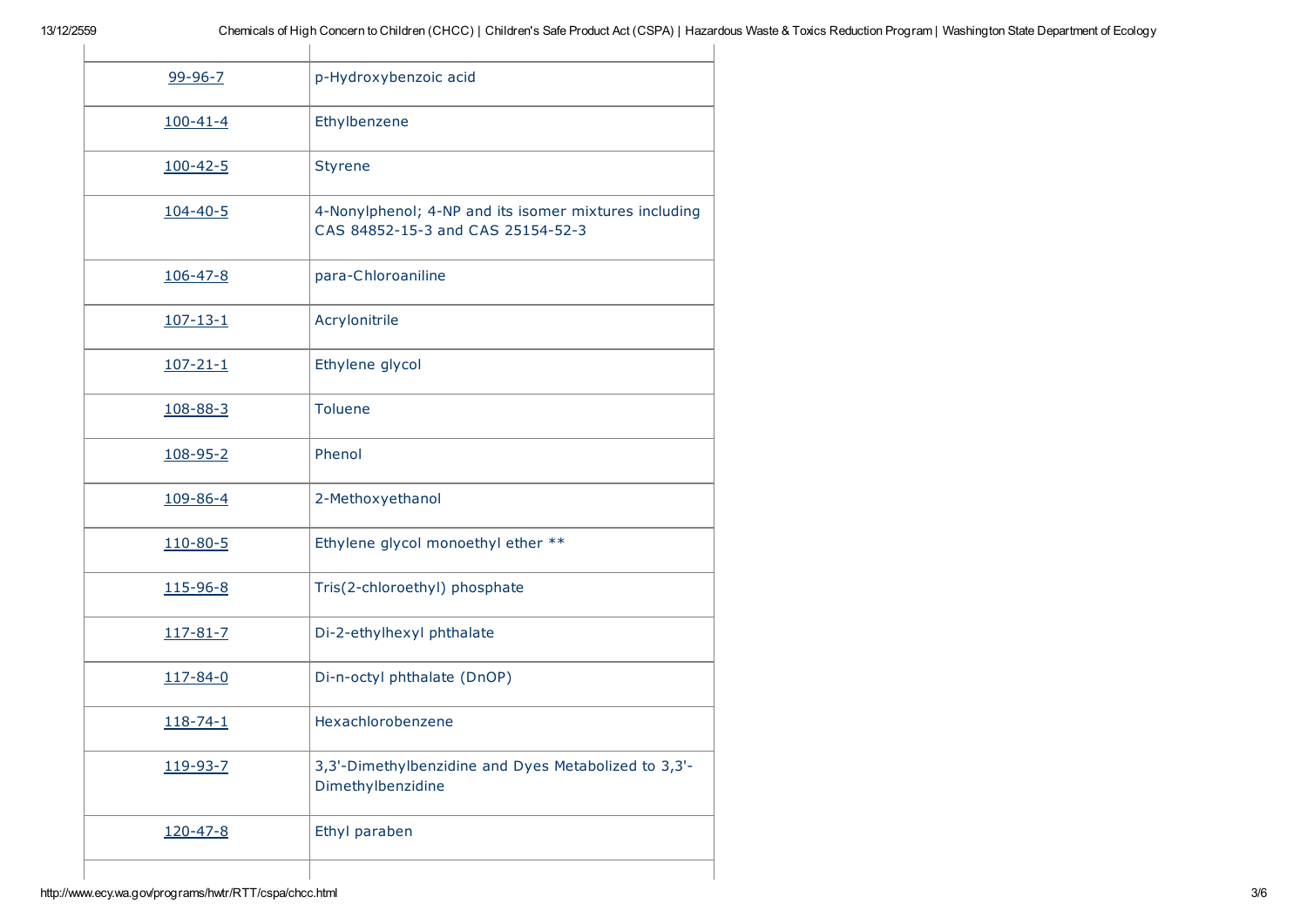| 123-91-1       | 1,4-Dioxane                                                          |
|----------------|----------------------------------------------------------------------|
| $127 - 18 - 4$ | Perchloroethylene                                                    |
| 131-55-5       | Benzophenone-2 (Bp-2); 2,2',4,4'-<br>Tetrahydroxybenzophenone        |
| 140-66-9       | 4-tert-Octylphenol; 1,1,3,3-Tetramethyl-4-butylphenol                |
| 140-67-0       | Estragole                                                            |
| 149-57-5       | 2-Ethylhexanoic Acid                                                 |
| $556 - 67 - 2$ | Octamethylcyclotetrasiloxane                                         |
| $608 - 93 - 5$ | Benzene, pentachloro                                                 |
| 842-07-9       | C.I. Solvent Yellow 14                                               |
| 872-50-4       | N-Methylpyrrolidone                                                  |
| 1163-19-5      | 2,2',3,3',4,4',5,5',6,6'-Decabromodiphenyl ether; BDE-<br>209        |
| 1763-23-1      | Perfluorooctanyl sulphonic acid and its salts; PFOS                  |
| 1806-26-4      | Phenol, 4-octyl-                                                     |
| 5466-77-3      | 2-Ethyl-hexyl-4-methoxycinnamate                                     |
| 7439-97-6      | Mercury & mercury compounds including methyl<br>mercury (22967-92-6) |
| 7439-98-7      | Molybdenum & molybdenum compounds                                    |
| 7440-36-0      | Antimony & Antimony compounds                                        |
|                |                                                                      |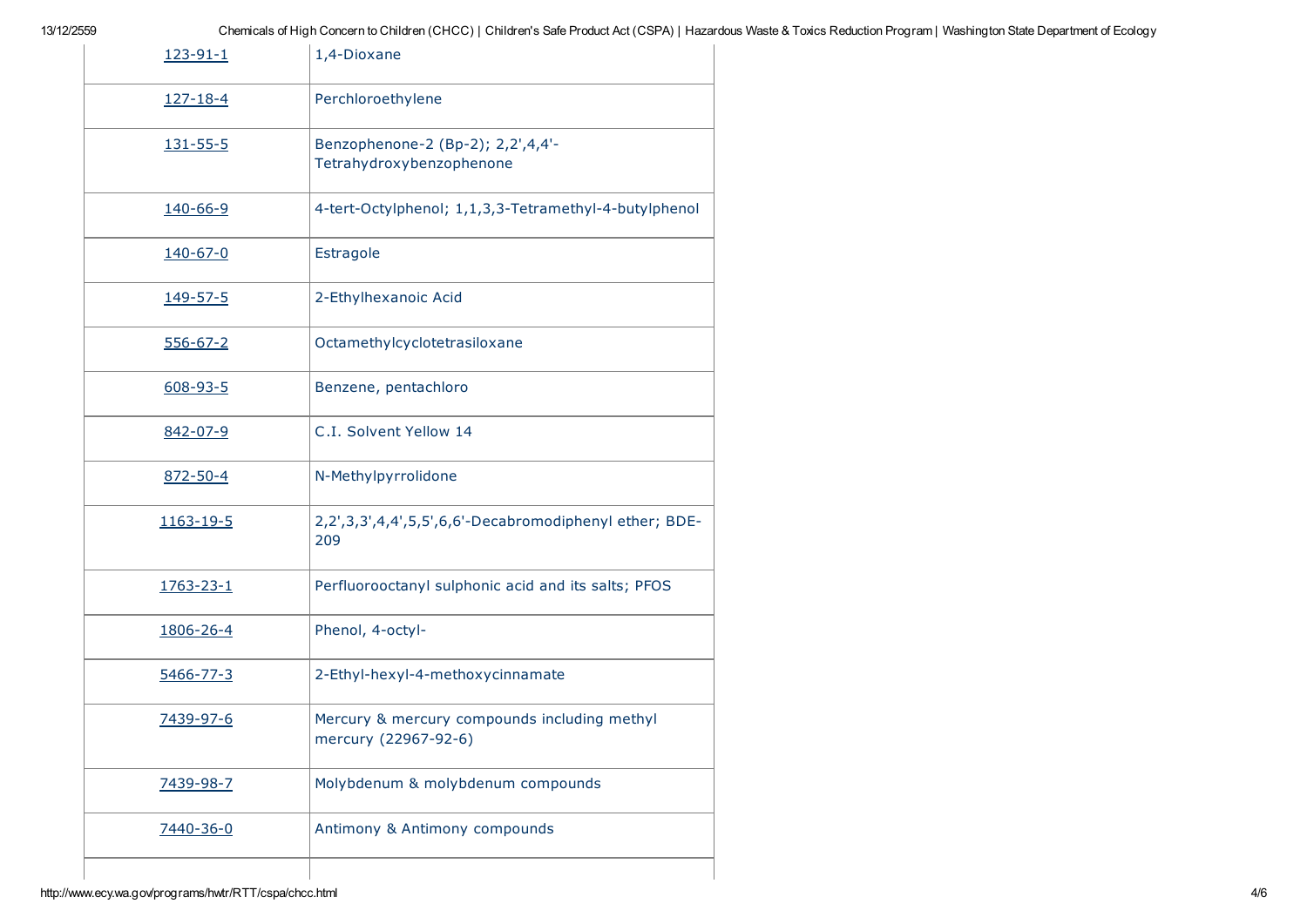13/12/2559 Chemicals of High Concern to Children (CHCC) | Children's Safe Product Act (CSPA) | Hazardous Waste & Toxics Reduction Program | Washington State Department of Ecology

| 7440-38-2     | Arsenic & Arsenic compounds including arsenic trioxide<br>(1327-53-3) & dimethyl arsenic acid(75-60-5) ** |
|---------------|-----------------------------------------------------------------------------------------------------------|
| 7440-43-9     | Cadmium & cadmium compounds                                                                               |
| 7440-48-4     | Cobalt & cobalt compounds                                                                                 |
| $*13674-87-8$ | Tris(1,3-dichloro-2-propyl)phosphate                                                                      |
| 25013-16-5    | Butylated hydroxyanisole; BHA                                                                             |
| 25637-99-4    | Hexabromocyclododecane                                                                                    |
| 26761-40-0    | Diisodecyl phthalate (DIDP)                                                                               |
| 28553-12-0    | Diisononyl phthalate (DINP)                                                                               |

\* The presence of Tris(1,3-dichloro-2-propyl)phosphate must be reported in all notices required to be filed after August 31, 2014, according to the phase-in schedule in WAC [173-334-110\(2\).](http://apps.leg.wa.gov/WAC/default.aspx?cite=173-334-110)

\*\* These are the correct chemical names and CAS numbers. The names listed in WAC 173-334-130 are in error. These will be corrected during Ecology's next rule amendment effort.

# Process Used to Generate Reporting List

In addition to the process summarized in these documents, additional changes to the Reporting List of Chemicals of High Concern to Children were made in response to public [comment](http://www.ecy.wa.gov/programs/hwtr/rules/ruleChildSafe.html) and petitions.

# Executive [Summary](http://www.ecy.wa.gov/programs/hwtr/RTT/cspa/pdf/CSPAexsum.pdf)

Phase 1 | [Text](http://www.ecy.wa.gov/programs/hwtr/RTT/cspa/pdf/p1text.pdf) | Appendices 1-10 in Excel (plus [supplemental](http://www.ecy.wa.gov/programs/hwtr/RTT/cspa/pdf/p1allappen.xlsx) Appendix 11 containing all chemicals on final list) (free excel file [viewer](http://www.microsoft.com/downloads/details.aspx?FamilyID=1cd6acf9-ce06-4e1c-8dcf-f33f669dbc3a&displaylang=en))

Phase 2 | [Text](http://www.ecy.wa.gov/programs/hwtr/RTT/cspa/pdf/p2text.pdf) | Appendix 1 [Score-sheets](http://www.ecy.wa.gov/programs/hwtr/RTT/cspa/pdf/p2ss.pdf) | Appendix 2 [Summary](http://www.ecy.wa.gov/programs/hwtr/RTT/cspa/pdf/p2sss.xlsx) in Excel (free excel file [viewer](http://www.microsoft.com/downloads/details.aspx?FamilyID=1cd6acf9-ce06-4e1c-8dcf-f33f669dbc3a&displaylang=en))

Phase 3 | [Ecology](http://www.ecy.wa.gov/programs/hwtr/RTT/cspa/pdf/p3text.pdf) Report | DOH [Report](http://www.ecy.wa.gov/programs/hwtr/RTT/cspa/pdf/p3doh.pdf)